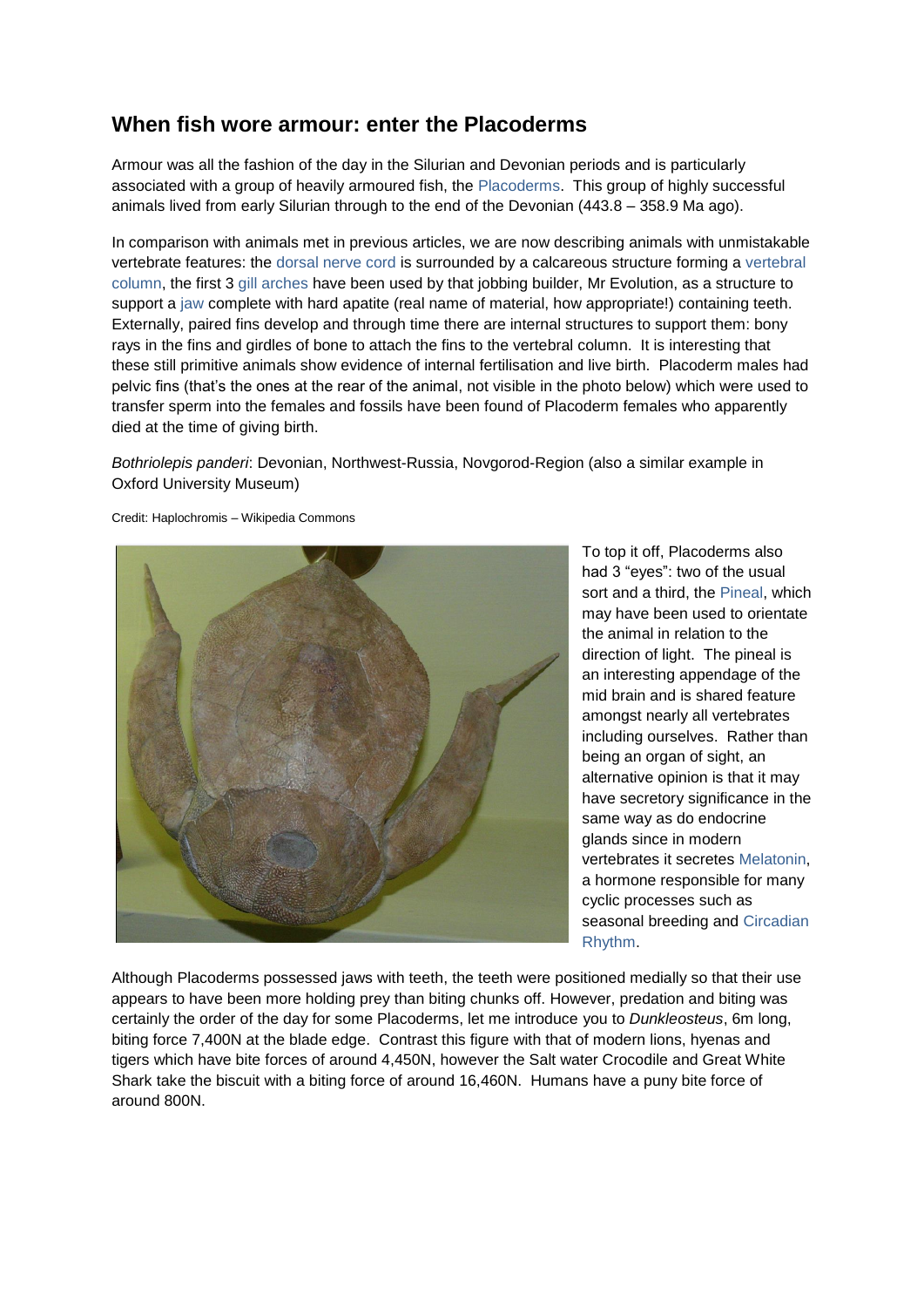## What a beauty! Reconstruction of the fossil Placoderm *Dunkleosteus terreli*

Credit: Mateo De Stefano, Science Museum of Trento, Italy. Wikipedia Creative Commons.



The evident "teeth" are bone plates, as you can see in the fossil skull and the diagram

Credit: Zachi Evenor (photo Vienna Natural History Museum), Wikipedia commons





Credit[: Steveoc 86](https://commons.wikimedia.org/wiki/User:Steveoc_86) A skull diagram of the [placoderm](https://en.wikipedia.org/wiki/Placodermi) [fish](https://en.wikipedia.org/wiki/Fish) *[Dunkleosteus](https://en.wikipedia.org/wiki/Dunkleosteus)*. (Based on figure 1 in Anderson, P.S.L. and Westneat, M.W. (2006) ["Feeding](http://fm1.fieldmuseum.org/aa/Files/westneat/Dunk06.pdf)  [mechanics and bite force modelling of the skull](http://fm1.fieldmuseum.org/aa/Files/westneat/Dunk06.pdf)  of *Dunkleosteus terrelli*[, an ancient apex predator"](http://fm1.fieldmuseum.org/aa/Files/westneat/Dunk06.pdf), Biology letters, pp 76-79)

[GNU Free Documentation License,](https://en.wikipedia.org/wiki/en:GNU_Free_Documentation_License)

Notice the "Nuchal Gap" in the diagram. It is thought that this allowed the head to flex backwards to open the mouth very wide before the bite. Such behaviour would draw prey into the mouth before the bite.

Notwithstanding the intimidating adaptations of some of the Placoderms, they went extinct at the end of the Devonian possibly when sea levels dropped because of land ice formation during global cooling. This or other calamities, such as meteorite impact or large scale volcanic eruption, is thought to have caused a reduction in oxygen and triggered a mass extinction, the "Hangenberg Event".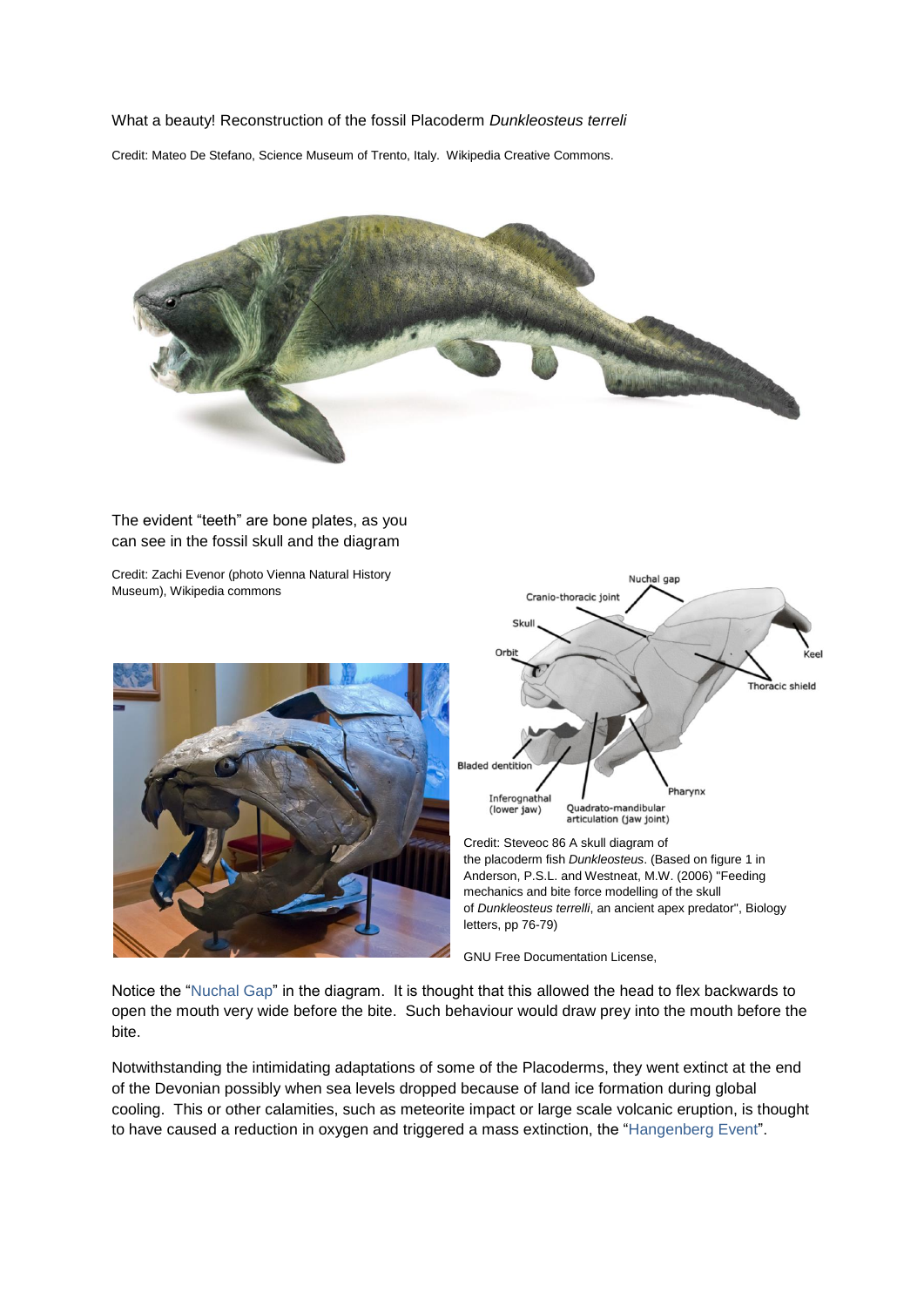## **How do you like Fish Fingers?**

Mass extinctions are times of Biological opportunity: ecosystems collapse exposing gaps soon filled by survivors, which in turn adapt. What can we do to avoid our fate? Nothing, our part is that of the mystical "Wanderer" of European legend, passing through vast spaces of time, a half blind spectator unable to deflect evolution's ruthless application of rules we cannot change that will in time have hidden writing for our species too. This knowledge is the true burden of being Human.

The cladogram below shows the relationships between the fishy groups, notice that we need to leave the Placoderms and follow the adventures of the Bony Fish, the Osteichthyes to trace the origins of the tetrapods.

Credit: wikipedia.org/wiki/Evolution\_of\_fish



t indicates extinct group

The cartilaginous fish are today represented by sharks and rays

From this Cladogram, you could say that we and other tetrapods are just a type of fish! This is a serious biological classification problem. It shows the difficulty of bringing together traditional classification where groupings are based on similar visible attributes (for example, mammalian skin, reptilian scales) and Cladistics, a classification which is based on inheritance through genetic relationships. With cladistics, the placement of sub groups depends very much on your starting point. Starting with gnathostomes (jawed vertebrates) as in the cladogram above, the Tetrapods are a group within the clade Bony Fish. However if you move the starting point back into the Cambrian or further to the Precambrian, even Bony Fish become a small insignificant group within the vast number of genetically related groups of animals to have arisen over such a huge space of time.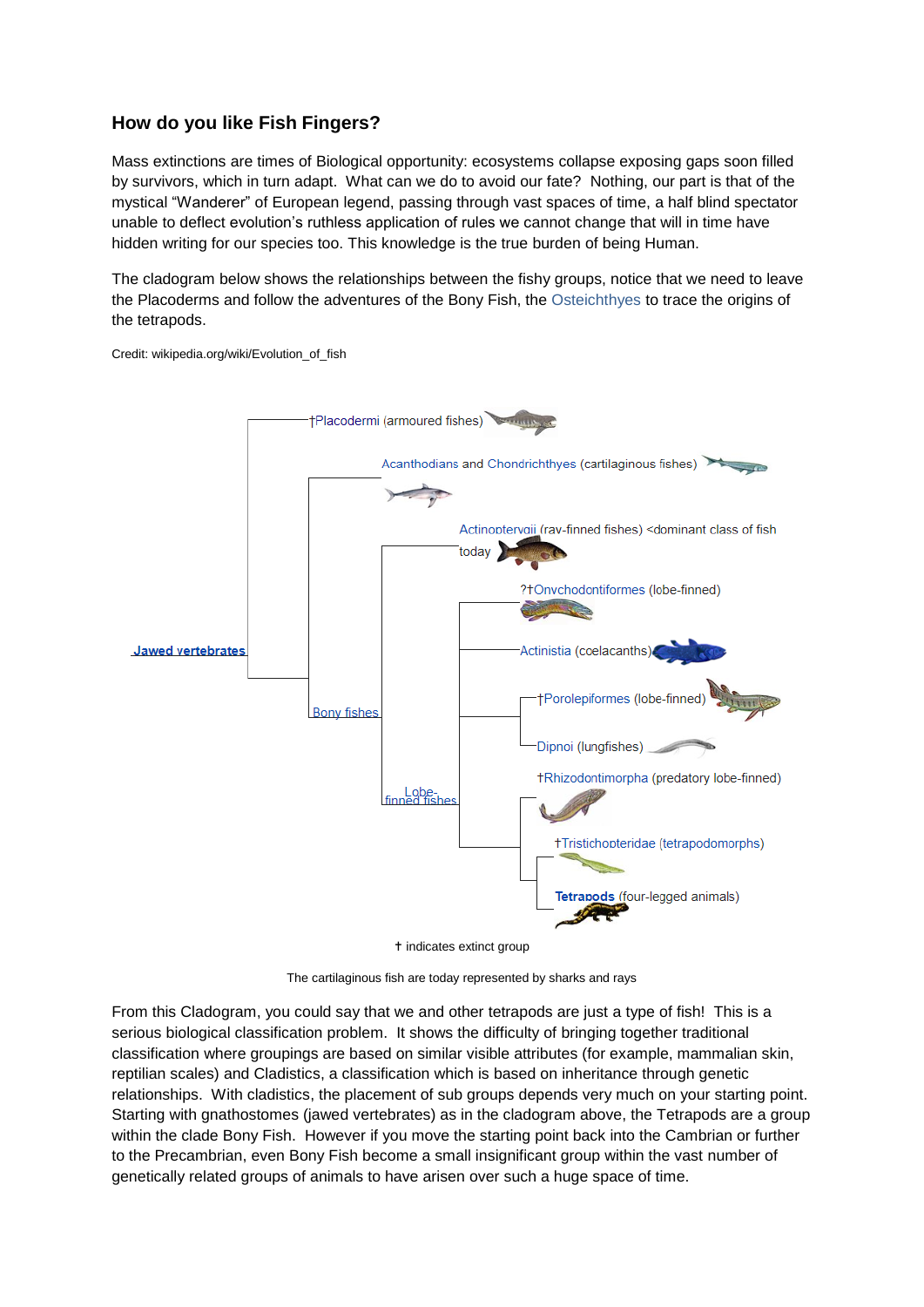To find where the bony fish originate, we need to move back 419Ma ago to the late Silurian. Recent fossil finds by Zhu and others in Yunnan, China have identified an ancestor from the marine rocks of the Kuanti formation; this was dated using Conodont fossils (see Bioblog 23). This fossil, despite its age, is remarkably complete and important to us not only as an early bony fish, but also as an animal with the hidden potential to make Tetrapod life possible: limbs.

Credit: Arthur Weasley, Wikimedia Commons



This is *Guiyu oneiros* which translated means Ghost Dream.

And an evolutionary biologist's dream it certainly is. The fossil was found as an articulated skeleton missing only its caudal (tail) fin. Have a look at the artist's reconstruction and then compare this to the next image of the modern Coelacanth,

Credit:Sybarite48, Wikimedia Commons



This is a picture of *Latimeria chalumnae*. The parts of the animals to compare are the fins. Notice how in both animals, pectoral and pelvic fins emerge from the body on a "stalk". These are "Lobe Fin Fish" and important because they are direct ancestors to the Tetrapods. You can't see

the significance in these views and we have to look at the skeleton to see the incredible truth.

Here is a picture of part of the original Chinese fossil, lying on its left side with the dorsal side uppermost, remember that the fossil of this remarkable animal is 419Ma old, given the time interval, a good looking pensioner! Below the fossil picture is an interpretive drawing.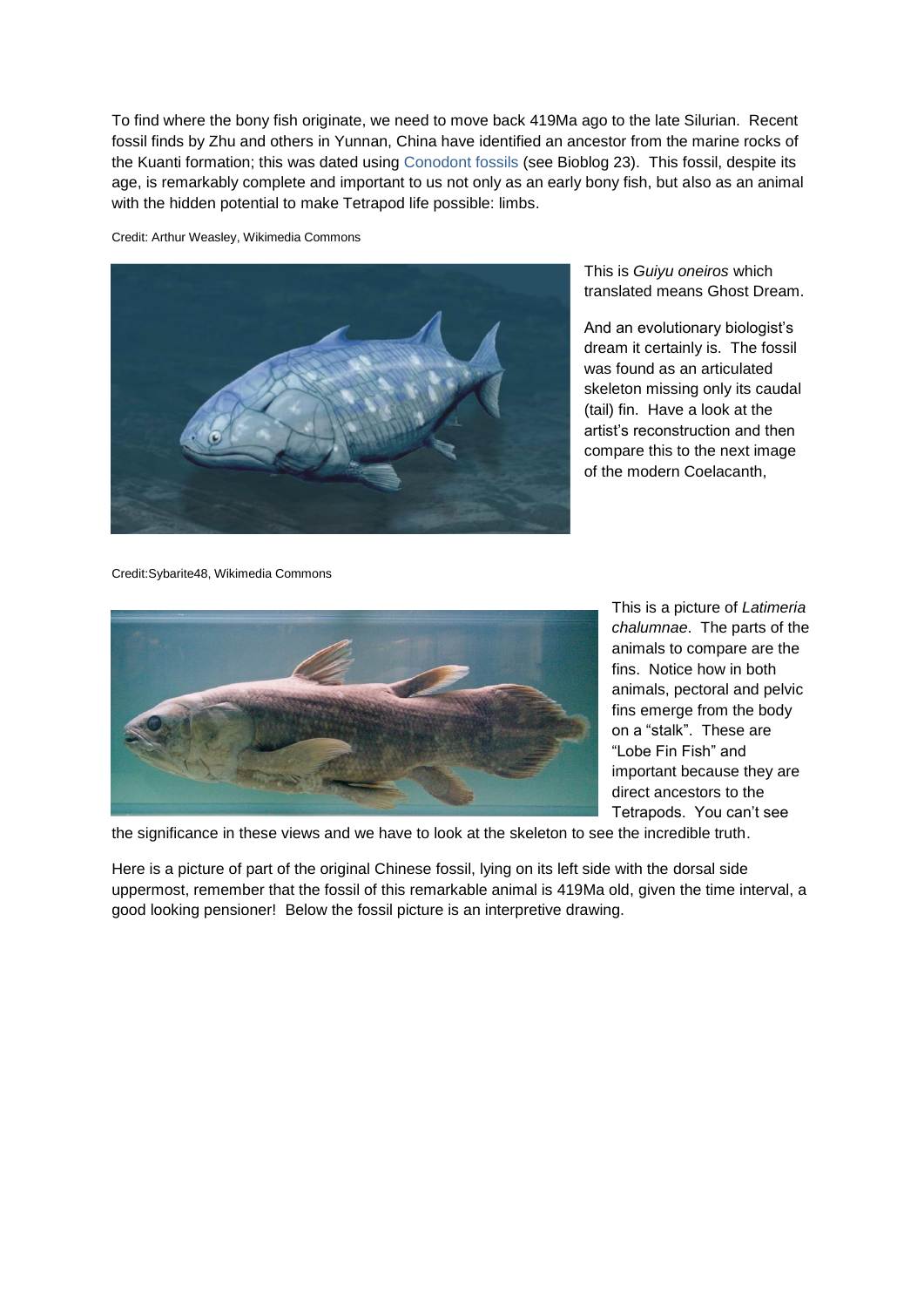Credit: *Guiyu oneiros* Zhu et al., 2009, Published in PLosOne (2012), an Open Access Journal



pf.sp

**A.** New articulated specimen of *Guiyu oneiros* (V17914, lateral view) from the Kuanti Formation (Late Ludlow, Silurian), Qujing, Yunnan, showing a right dermal pelvic girdle in near-natural position. Red arrow points to the anterior end of the fish. **B.** Interpretative drawing. **Abbreviations**: **ba.sc**, basal scales of pelvic fin; **cla**, clavicle; **cle**, cleithrum; **icl**, interclavicle; **ipelv**, interpelvic plate; **pelv.sp**, pelvic fin spine; **scap**, scapulocoracoid; **sdf.sp**, second dorsal fin spine; **tr.anf**, lepidotrichia of anal fin; **v.dpg**, ventral lamina of dermal pelvic girdle; **vrs**, ventral ridge scale.

What excites the Paleobiologists is the evidence of internal girdle structures, let's remind ourselves of the classical structure of the tetrapod limb:

id

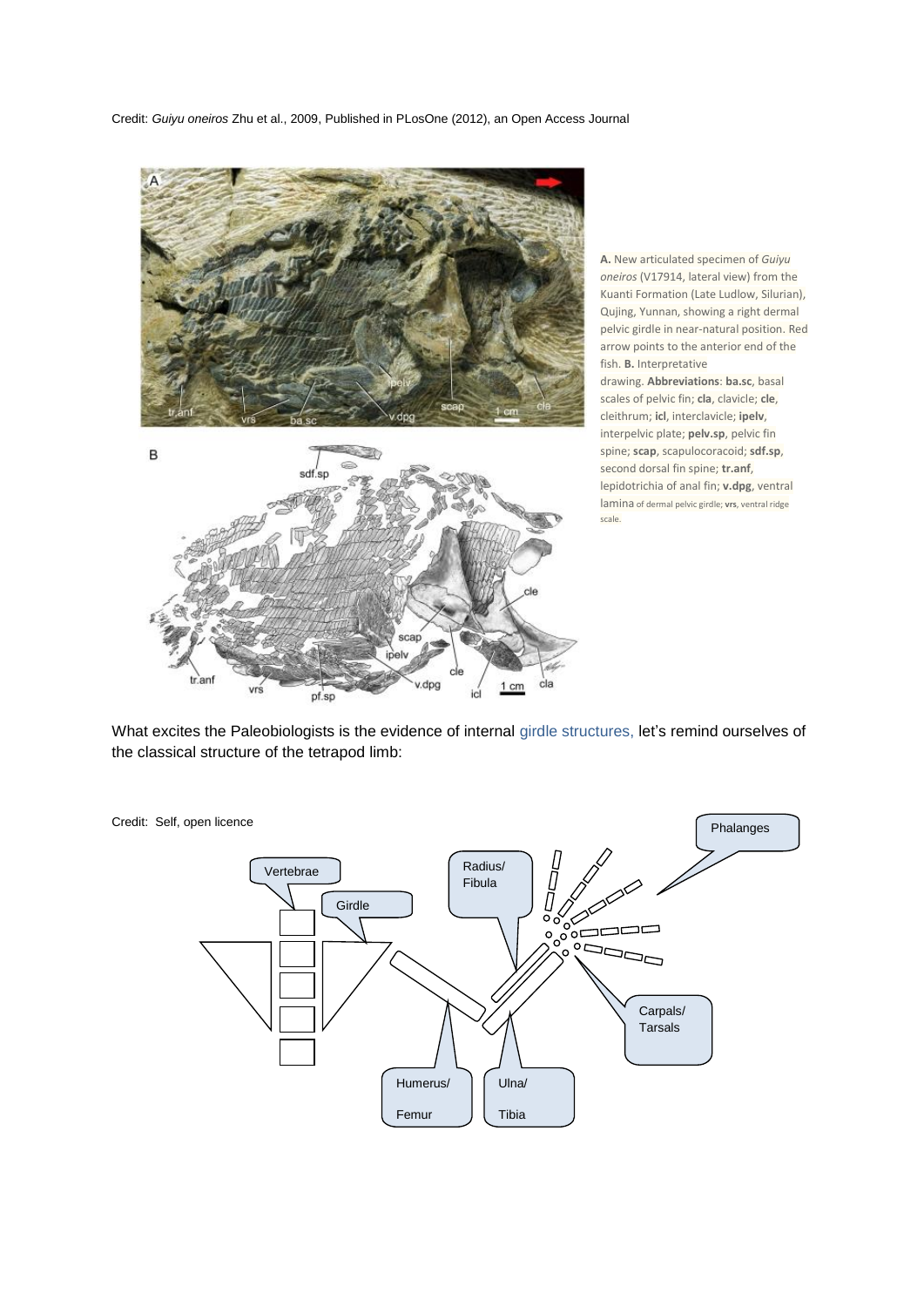Modern tetrapods have pectoral and pelvic girdles consisting of several bones which form two bony rings attached to the vertebral column, followed by similar limb structure both in hind and fore limb of one bone followed by two and ending in 5 digits. The above diagrams is of just one limb and the labels show the name for the fore limb bone followed by the hind limb bone.

Here are some drawings of the internal structure of fins from Lobe Fin and Ray Fin fish, you can see that the lobe fin variety shows internal bone structure as in the classical tetrapod limb shown above, whereas the ray fin lacks bone, its structure reliant on cartilaginous rays:

Bony Fish Fins

Credit: Self, open licence



You can see the differences, in the Lobe fin there are obvious skeletal elements whereas the ray fin is supported by thin rays. We cannot see how the fish use these fins in locomotion without referring to modern examples of lobe and ray fin fish.

In both types of fish the major propulsion comes from the caudal tail, wagged from side to side by the musculature of the body, steering the fish is done by the fins. There is a difference though, in both living types of lobe fin fish, the fins enable the modern day animal to crawl along the bottom, in the case of the Lung Fish (see above Cladogram) this enables the animal to exit a drying out pond and crawl to new one or even bury itself in mud to survive a dry season.

When looking at the Coelacanth as a "Living Fossil", that is an animal unchanged from earlier times, in this case over 400Ma, we need to be cautious and ask more searching questions. You see, the modern Coelacanth may look like the real deal and match those lobe fin ancestors found in the fossil record, BUT could modern Coelacanths have evolved recently to match the ancient fossil remains? After all, the environmental pressures could well be the same for both a modern and a genetically totally unrelated ancient animal; they would independently evolve to match both the environment **and** evolve **similar structures** to deal with it, but remaining evolutionary unrelated to each other. This situation is called Convergent Evolution. To guard against confusing similarity of structure in two organisms with true evolutionary relationship, we have to investigate how likely it is that the original genome (that is the original DNA coding) of the ancestor has remained intact and is now represented in the modern possible relative. Obviously we do not have access to ancient DNA, we have to look for genetic stability in the modern animal of this possible relationship. In the case of modern Coelacanths they do not show this. We could be looking at an impostor! However, there are the undoubted structural similarities such as the lobe fins; you don't have to demolish the whole story, just use some caution based on scientific methodology.

The fossil record remains, and its similarity to definite pentadactyl skeleton structure of later animals is clear as we will see. However, does modern genetics help us to account for the development of the pentadactyl limb structure? How could such an assembly of bones arise through pure chance genetic changes? After all, the pentadactyl limb wouldn't function with just one bone, it needs the complete structure and that would involve simultaneous change in a whole swathe of genes.